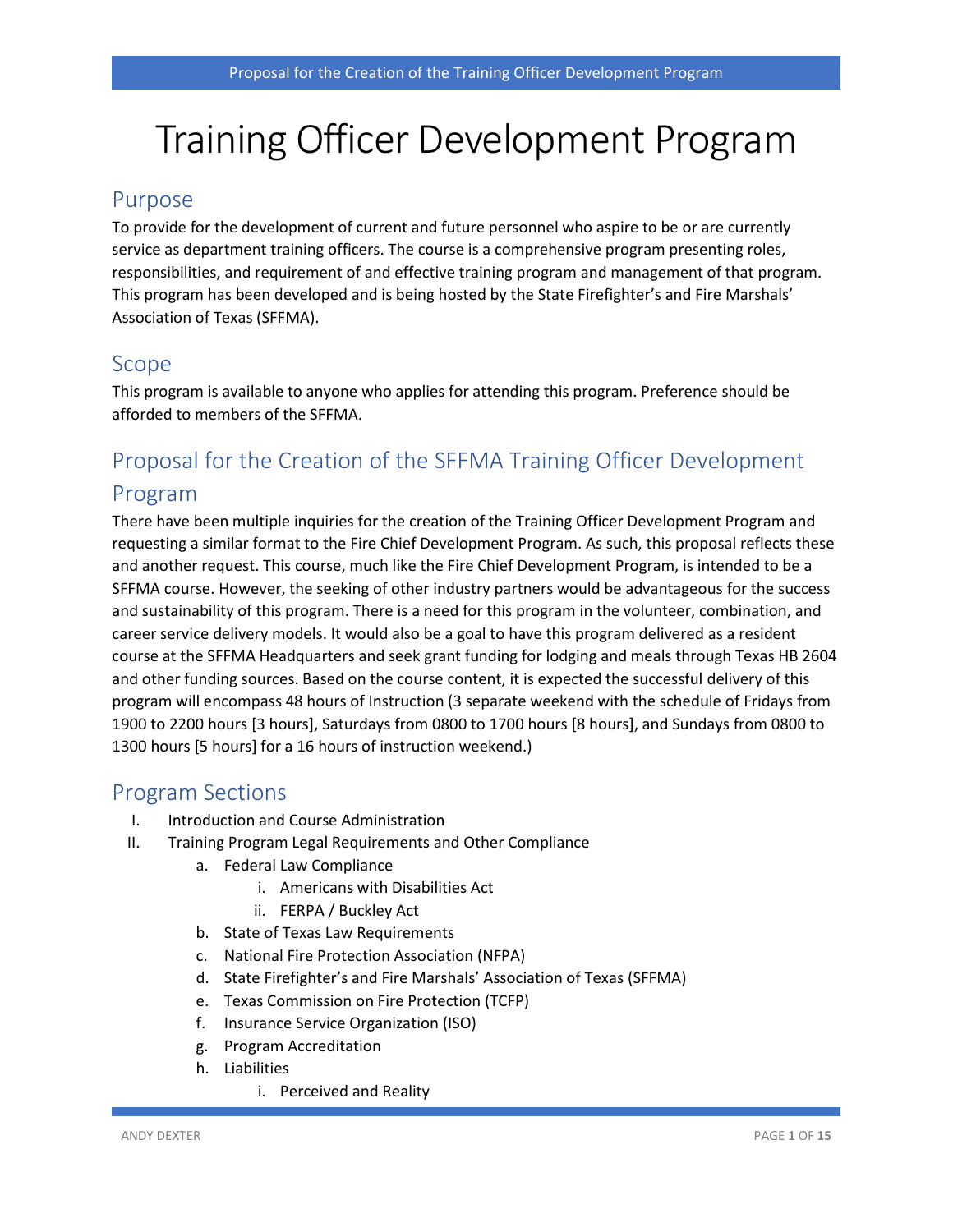- ii. Case Law
- III. Training Program Development
	- a. Leadership Principles and Practices
		- i. Leadership Styles
		- ii. Communications Methods
	- b. Department Needs Assessment
		- i. Risk Assessment
		- ii. Community Risk Reduction (CRR) Model
	- c. Types of Programs
		- i. Company Training
		- ii. Multi-Company Training
		- iii. Auto-Aid Training
		- iv. Facility Training
		- v. Academies
		- vi. Seminars
		- vii. Hybrid
		- viii. Traditional
		- ix. HazMat
		- x. Technical Rescue
		- xi. Wildland
	- d. SFFMA Certification Program
	- e. TCFP Certification Program
	- f. Career Succession Planning
	- g. Higher Education Model
	- h. TDSHS EMS Continuing Education Program
	- i. Exposure Control
		- i. Designated Infection Control Officer (DICO)
		- ii. Cancer Prevention
- IV. Training Records Documentation and Retention
	- a. Texas Library and Archives Administration
		- i. Personnel Records requirements and retention
		- ii. Training records requirements and retention
		- iii. Medical / Exposure records requirements and retention
	- b. Basic Components
		- i. Cover Page
		- ii. Attendance
		- iii. Lesson Plan
		- iv. Evaluation Instruments
	- c. Electronic Documentation Resources
		- i. GrowthZone (SFFMA)
		- ii. RMS Systems
			- 1. Firehouse
				- 2. ESO
				- 3. Emergency Reporting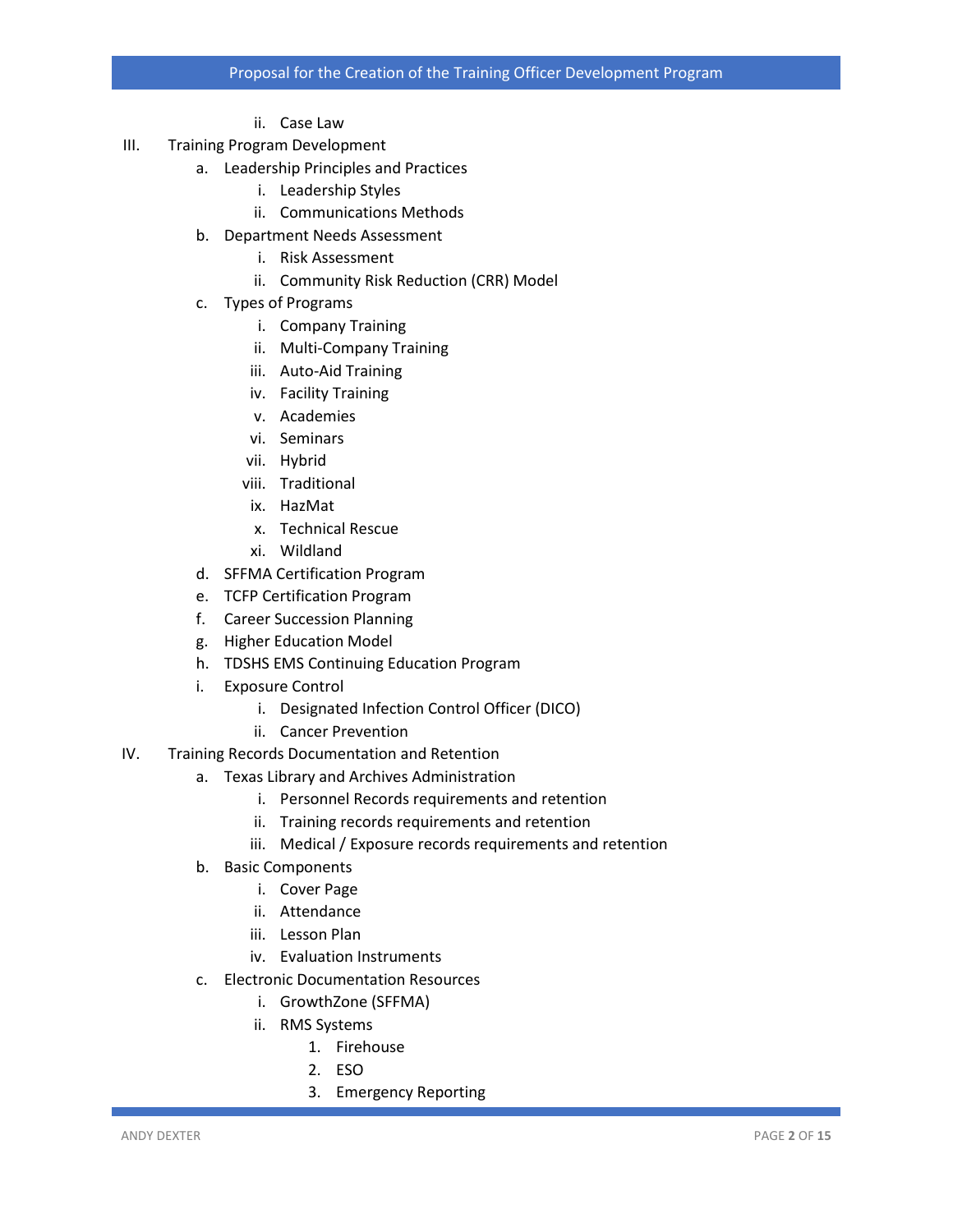- 4. Fire Programs
- iii. Online Training Platforms
	- 1. Target Solutions
	- 2. IFSTA Resource One
	- 3. JB Learning
- V. Training Program Financing
	- a. Budget Process
	- b. Program Cost Analysis
	- c. Course Financing
- VI. Course Development
	- a. Syllabus development
	- b. Lesson Plan Development
	- c. Program construction
	- d. Program scheduling
	- e. Implementation of Safety Control Systems and Hazard Mitigation
- VII. Staff Development
	- a. Instructor selection and requirements
	- b. Instructional staff development
	- c. Instructor evaluations
	- d. Conducting Meeting
- VIII. Classroom Environment
	- a. Socratic Method
	- b. Lecture based
	- c. Scenario Based / Table-Top
	- d. Evaluation instruments
		- i. Written exams/quizzes
		- ii. Skills Sheets
	- e. Skills Training
		- i. Student to Instructor Ratios
- IX. Skills Training
	- a. Training Environment
	- b. Testing verse Instruction
	- c. Staffing Requirements
- X. Live Fire Training
	- a. NFPA 1403 Compliance
	- b. Incident Action Plan development
	- c. Requirements
		- i. IMS with IC and ISO
		- ii. RIT
		- iii. 2 In / 2 Out
		- iv. Student to Instructor Ratio
		- v. Accountability System
		- vi. Safety Systems / Back-Up Systems
- XI. Course / Program Evaluation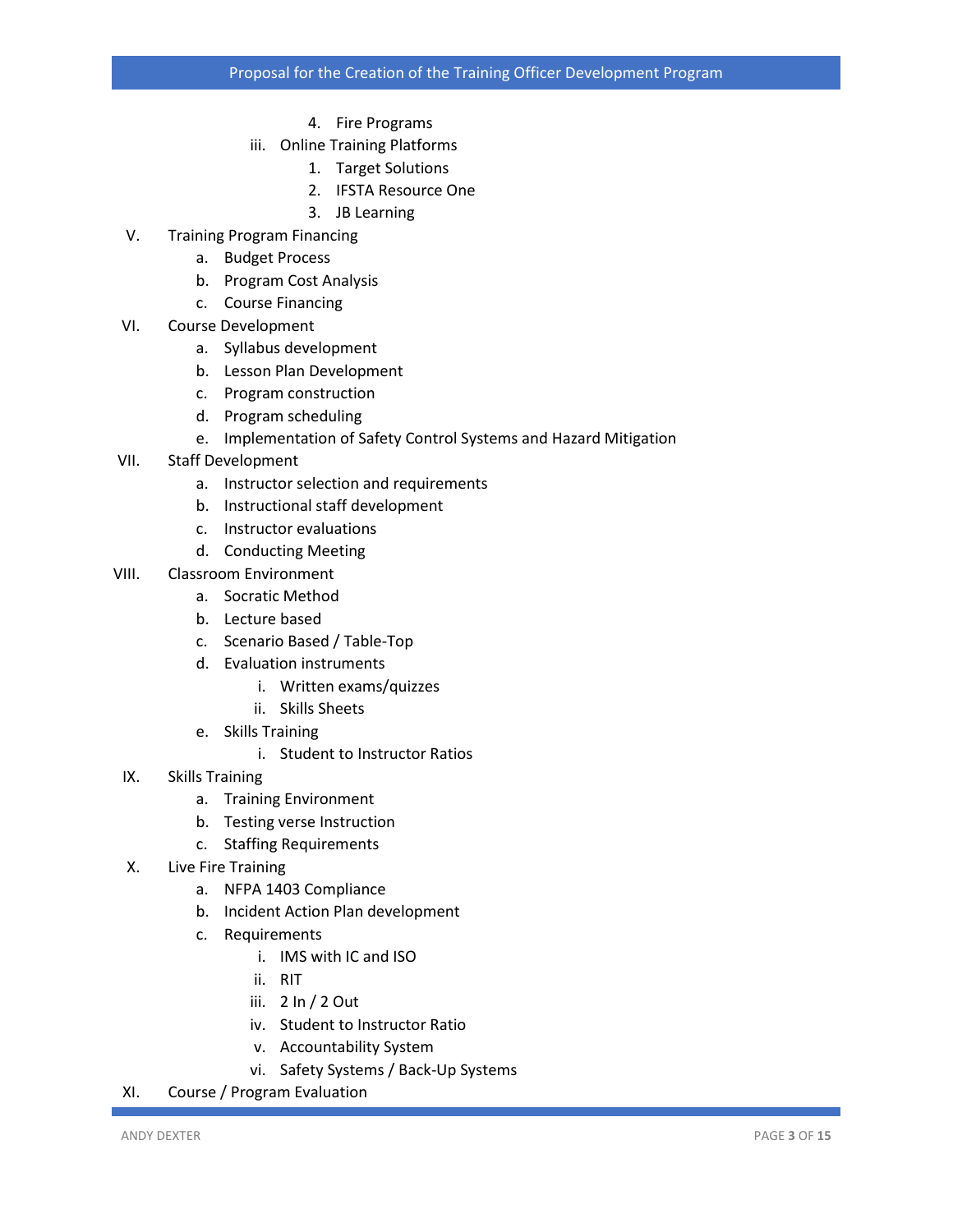- a. Evaluation Instruments
- b. Customer satisfaction
- c. Department mission compliancy
- XII. TODP Graduation

## SFFMA / NFPA Objectives to be Cover by Program:

#### Fire Officer I (NFPA 1021)

- O1-02.05 Trainee shall be able to direct unit members during a training evolution, given a company training evolution and training policies and procedures, so that the evolution is performed in accordance with safety plans, efficiently, and as directed. Trainee shall have the knowledge to be able to perform/apply the following:
	- A. Verbal communication techniques to facilitate learning
		- 1. Communication model consisting of:
			- a. Sender
			- b. Message
			- c. Instructional medium
			- d. Receiver
			- e. Feedback
			- f. Environment
		- 2. Factors in effective delivery:
			- a. Voice inflection
			- b. Eye contact
			- c. Common/appropriate terminology
			- d. Appropriate terminology
			- e. Body language
			- f. Facial expressions
			- g. Tone of voice
			- h. Appropriate appearance
		- 3. Basic rules of effective spoken communication:
			- a. Be adaptive to audience
			- b. Have a specific purpose
			- c. Be clear and concise
			- d. Be focused
- O1‐02.11 Trainee shall be knowledgeable of:
	- A. Principles of supervision
		- 1. Delegate responsibility
		- 2. Consistent management
		- 3. Motivate
		- 4. Communicate
		- 5. Train
		- 6. Decision making
		- 7. Resource management
		- 8. Time management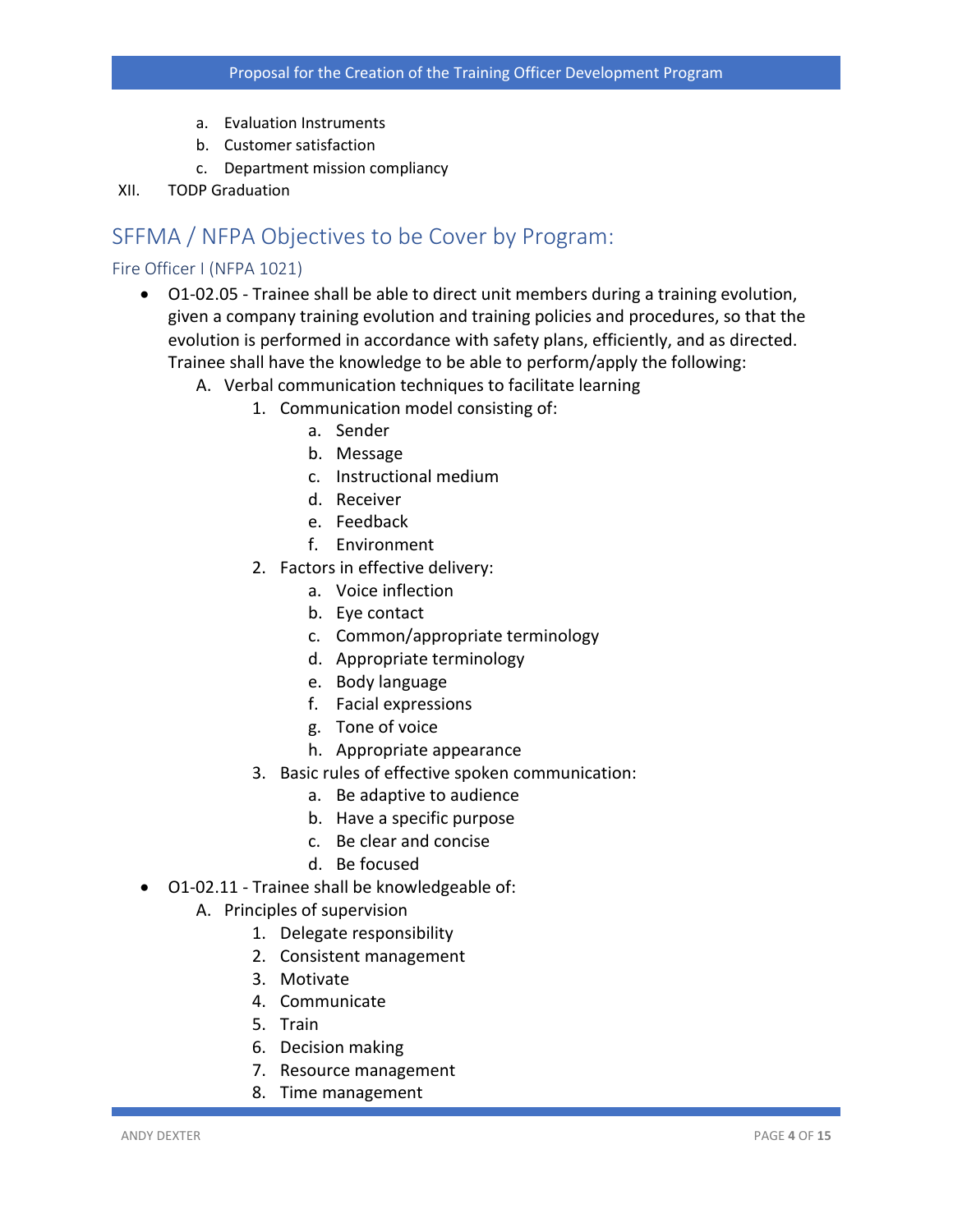- 9. Coach/counsel
- 10. Discipline (positive and negative)
- 11. Accountability
- 12. Employee performance appraisals
- 13. Conflict resolution
- 14. Risk management
- 15. Leadership styles
	- a. Autocratic
	- b. Democratic
	- c. Laissez‐faire
- B. Basic human resource management
	- 1. Managerial theories
	- 2. Human resource planning
	- 3. Employee relations
	- 4. Staffing
	- 5. Performance management
	- 6. Human resource development
	- 7. Compensation and benefits
	- 8. Employee health, safety and security
	- 9. Risk benefit analysis
- O1‐03.04 Trainee shall be knowledgeable of the following:
	- A. Interpersonal relationships
		- 1. Blake and Mouton's Managerial Grid
		- 2. Maslow's Hierarchy of Needs
	- B. Verbal and nonverbal communication
		- 1. Verbal communication
			- a. Voice inflection
			- b. Appropriate/common terminology
			- c. Tone of voice
			- d. Have a specific purpose
			- e. Be clear and concise
			- f. Be focused
		- 2. Nonverbal communication
			- a. Eye contact
			- b. Body language
			- c. Facial expressions
			- d. Appropriate appearance
- O1‐03.06 Trainee shall be knowledgeable of the following:
	- A. Written communication techniques
		- 1. Consider the reader
		- 2. Emphasis
		- 3. Concise
		- 4. Simplicity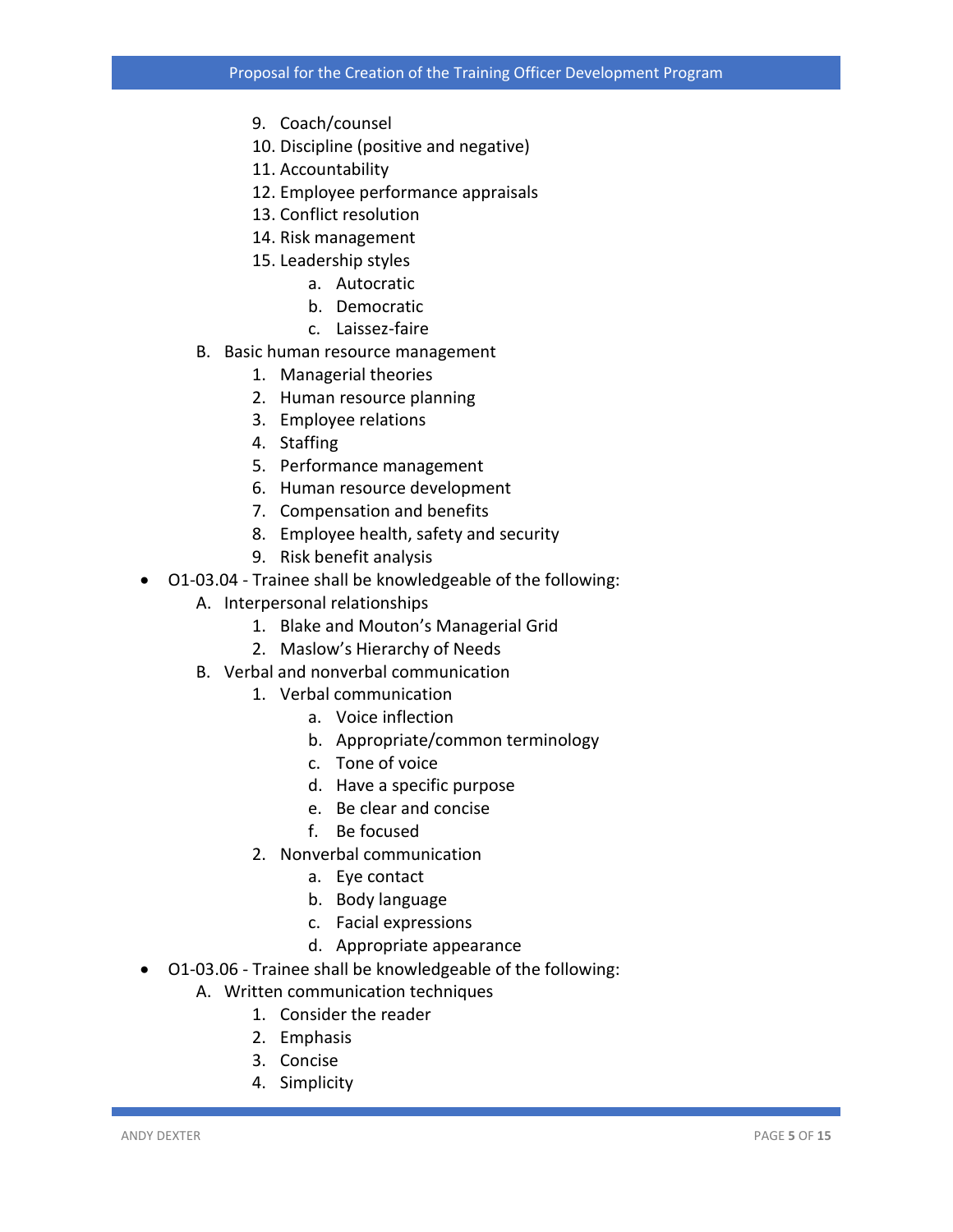- 5. Summarize
- B. Oral communication techniques
	- 1. Voice inflection
	- 2. Appropriate/common terminology
	- 3. Tone of voice
	- 4. Have a specific purpose
	- 5. Be clear and concise
	- 6. Be focused
- O1‐03.07 Trainee shall deliver a public education program, given the target audience and topic, so that the intended message is conveyed clearly.
- O1‐04.02 Trainee shall have knowledge of the following:
	- A. Written communication techniques
		- 1. Consider the reader
		- 2. Emphasis
		- 3. Concise
		- 4. Simplicity
		- 5. Summarize
	- B. Oral communication techniques
		- 1. Voice inflection
		- 2. Appropriate/common terminology
		- 3. Tone of voice
		- 4. Have a specific purpose
		- 5. Be clear and concise
		- 6. Be focused
- O1‐04.03 Trainee shall execute routine unit‐level administrative functions, given forms and record management systems, so that the reports and logs are complete and files are maintained in accordance with policies and procedures.
- O1‐04.04 Trainee shall be knowledgeable of the following:
	- A. Administrative policies and procedures
		- 1. AHJ
	- B. Records management
		- 1. Paper‐based
		- 2. Electronic
		- 3. Record retention requirements
		- 4. Storage and security
- O1-04.05 Trainee shall prepare a budget (purchase) request, given a need and budget (purchase) forms, so that the request is in the proper format and is supported with data.
- O1‐06.07 Trainee shall have knowledge of the following:
	- A. Standard operating procedures
		- 1. AHJ
	- B. Resources available for the mitigation of fire and other emergency incidents
		- 1. Single company
		- 2. One alarm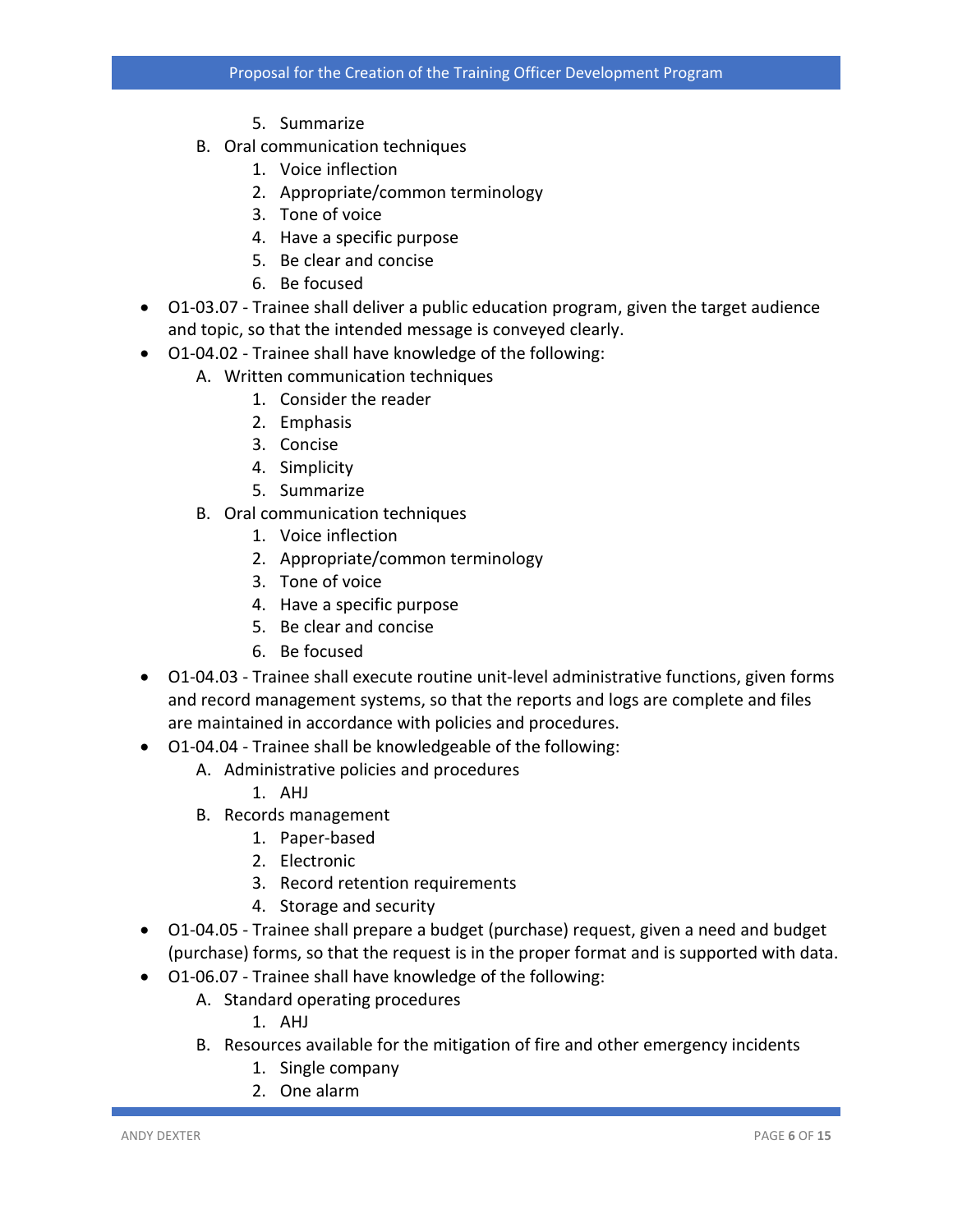- 3. Multiple alarm
- 4. Mutual/automatic aid
- C. An incident management system
	- 1. NIMS
	- 2. ICS
- D. Scene safety
	- 1. Rapid intervention/backup team
	- 2. Two‐in/two‐out
	- 3. Incident safety officer
	- 4. Personnel accountability system
- O1-07.01 Trainee shall be able to integrate safety plans, policies, and procedures into the daily activities as well as the emergency scene, including the donning of appropriate levels of personal protective equipment to ensure a work environment, in accordance with health and safety plans, for all assigned members, according to the following job performance requirements
	- A. Apply safety regulations at the unit level, given safety policies and procedures, so that required reports are completed, in‐service training is conducted, and member responsibilities are conveyed.
- O1‐07.02 Trainee shall have knowledge of the following:
	- A. The most common causes of personal injury and accident to members
	- B. Safety policies and procedures
	- C. Basic workplace safety
	- D. The components of an infectious disease control program.
- O1-07.03 Trainee shall be able to identify safety hazards and to communicate orally and in writing.
- O1‐07.04 Trainee shall conduct an initial accident investigation, given an incident and investigation forms, so that the incident is documented and reports are processed in accordance with policies and procedures.
- O1‐07.05 Trainee shall have knowledge of the following:
	- A. Procedures for conducting an accident investigation
	- B. Safety policies and procedures.
- O1-07.06 Trainee shall be able to communicate orally and in writing and to conduct interviews.

#### Fire Officer II (NFPA 1021)

- O2‐02.01 This function involves evaluating member performance, according to the following job performance requirements. Initiate actions to maximize member performance and/or to correct unacceptable performance, given human resource policies and procedures, so that member and/or unit performance improves or the issue is referred to the next level of supervision.
- O2‐02.02 Trainee shall have knowledge of the following:
	- A. Human resource evaluation policies and procedures in reference to;
		- 1. Federal (e.g. Americans with Disabilities Act)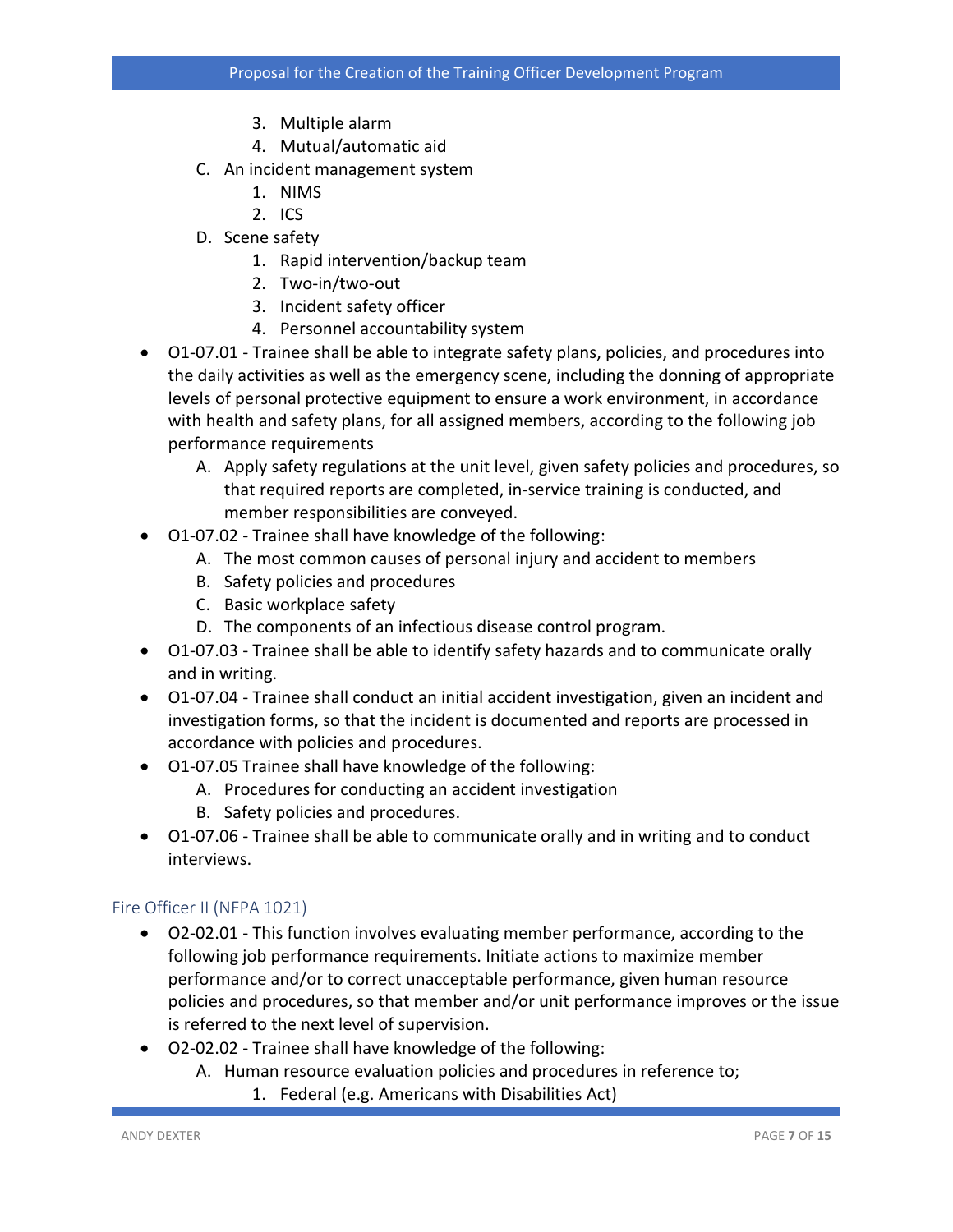- 2. State (e.g. Local Government Code)
- 3. Local/AHJ (e.g. city policies)
- 4. Departmental (e.g. departmental policies)
- B. Problem identification
	- 1. Performance
	- 2. Behavior
- C. Organizational behavior
	- 1. Acceptable/unacceptable job performance
	- 2. Acceptable/unacceptable behavior
	- 3. Culture
	- 4. Change/status quo
- D. Group dynamics
	- 1. Common binding interest
	- 2. Vital group image
	- 3. Sense of continuity
	- 4. Shared set of values
	- 5. Different roles within the group
- E. Leadership styles
	- 1. Autocratic
	- 2. Democratic
	- 3. Laissez‐faire
- F. Types of power
	- 1. Reward
	- 2. Coercive
	- 3. Identification
	- 4. Expert
	- 5. Legitimate
	- 6. Informal
- G. Interpersonal dynamics
	- 1. Blake and Mouton's Managerial Grid
	- 2. Maslow's Hierarchy of Needs
	- 3. Other
- O2‐02.03 Trainee shall evaluate the job performance of assigned members, given personnel records and evaluation forms, so each member's performance is evaluated accurately and reported according to human resource policies and procedures.
- O2‐02.04 Trainee shall be knowledgeable of the following:
	- A. Human resource evaluation policies and procedures in reference to;
		- 1. Federal (e.g. Fair Labor Standards Act)
		- 2. State (e.g. Local Government Code)
		- 3. Local/ AHJ (e.g. city policies)
		- 4. Departmental (e.g. departmental policies)
	- B. Job descriptions
		- 1. General description of work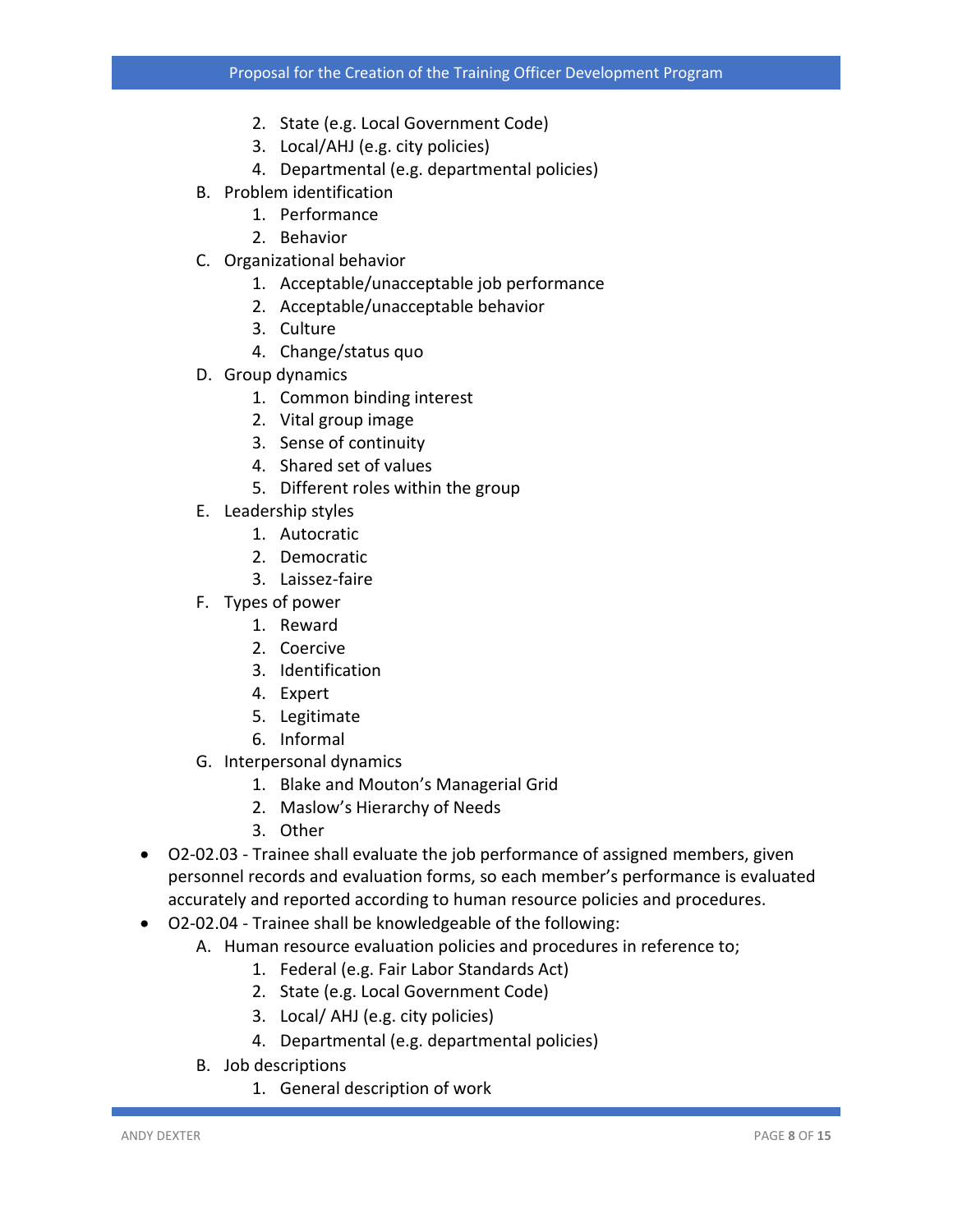- 2. Typical tasks
- 3. Knowledge, skills and abilities
- 4. Education and Experience
- 5. Special Requirements
- 6. Future Requirements
- C. Objectives of a member evaluation program
	- 1. Accuracy
	- 2. Fairness
	- 3. Consistency
	- 4. Thoroughness
	- 5. Identify areas of excellence or improvement
	- 6. Document member's work history
- D. Common errors in evaluating
	- 1. Halo/Horn effect
	- 2. Central tendency
	- 3. Contrast effect
	- 4. Leniency or severity
	- 5. Personal Bias
	- 6. Recency
	- 7. Frame of Reference
- O2‐04.01 This section involves preparing a project or divisional budget, news releases, and policy changes, according to the following job performance requirements.
- O2-04.02 Trainee shall develop a policy or procedure, given an assignment, so that the recommended policy or procedure identifies the problem and proposes a solution.
- O2‐04.03 Trainee shall be knowledgeable of the following:
	- A. Policies and procedures
		- 1. Develop policies/procedures
		- 2. Train members
		- 3. Implement policies/procedures
		- 4. Evaluate/revise policies/procedures
	- B. Problem identification
		- 1. Be attentive
		- 2. Ask questions
		- 3. Encourage subordinates to report problems
- O2-04.04 Trainee shall develop a project or divisional budget, given schedules and guidelines concerning its preparation, so that capital, operating, and personnel costs are determined and justified.
- O2‐04.05 Trainee shall have knowledge of the following:
	- A. The supplies and equipment necessary for ongoing or new projects
	- B. Repairs to existing facilities
	- C. New equipment
	- D. Apparatus maintenance
	- E. Personnel costs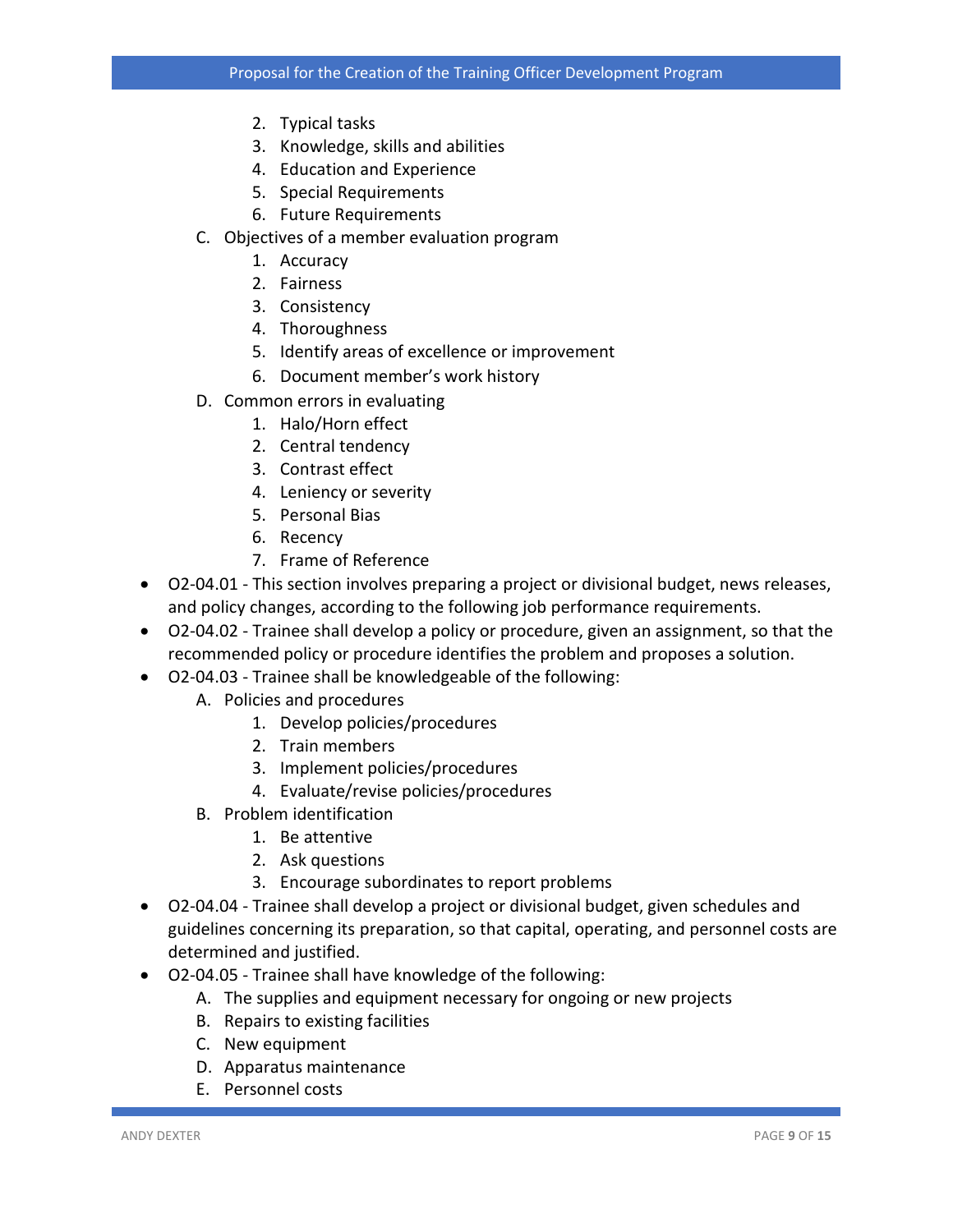- F. Appropriate budgeting system
- O2‐04.06 Trainee shall describe the process of purchasing, including soliciting and awarding bids, given established specifications, in order to ensure competitive bidding.
- O2‐04.07 Trainee shall have knowledge of the following:
	- A. Purchasing laws
		- 1. AHJ
		- 2. State laws
	- B. Policies and procedures
		- 1. AHJ
- O2‐04.08 Trainee shall prepare a news release, given an event or topic, so that the information is accurate and formatted correctly.
- O2-04.10 Trainee shall prepare a concise report for transmittal to a supervisor, given fire department record(s) and a specific request for details such as trends, variances, or other related topics.
- O2‐04.11 Trainee shall have knowledge of the following:
	- A. The data processing system
		- 1. Word processing software
		- 2. Spreadsheet software
		- 3. Presentation software
		- 4. Database software
- O2-07.01 Trainee shall this section involves reviewing injury, accident, and health exposure reports, identifying unsafe work environments or behaviors, and taking approved action to prevent reoccurrence, according to the following job requirements.
- O2-07.02 Trainee shall analyze a member's accident, injury, or health exposure history, given a case study, so that a report including action taken and recommendations made is prepared for a supervisor.
- O2‐07.03 Trainee shall have knowledge of the causes of unsafe acts, health exposures, or conditions that result in accidents, injuries, occupational illnesses, or deaths.

#### Fire Officer III (NFPA 1021)

- O3‐02.05 Trainee shall describe methods to facilitate and encourage members to participate in professional development, given a professional development model, so that members achieve their personal and professional goals and interpersonal and motivational techniques, professional development model, goal setting, and personal and organizational goals. NFPA 1021 6.2.4
- O3‐02.05 Trainee shall develop a proposal for improving an employee benefit, given a need in the organization, so that adequate information is included to justify the requested benefit improvement. NFPA 1021 6.2.5
- O3-02.06 Trainee shall develop a plan for providing an employee accommodation, given an employee need, the requirements, and applicable law, so that adequate information is included to justify the requested change(s) using agency's policies and procedures, and legal requirements or reasonable accommodations. NFPA 1021 6.2.6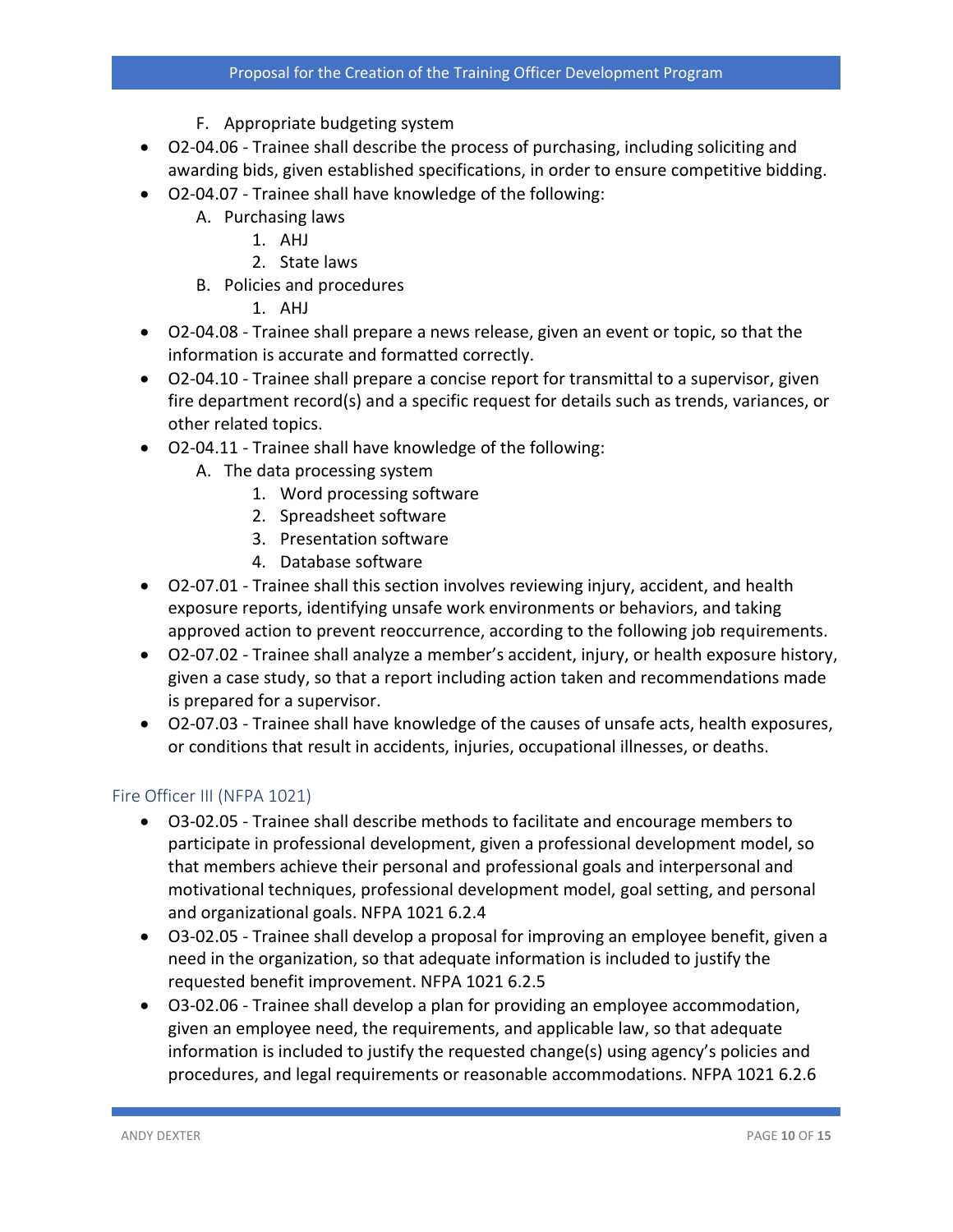- O3-02.07 Trainee shall develop an ongoing education training program, given organizational training requirements, so that members of the organization are given appropriate training to meet the mission of the organization. NFPA 1021 6.2.7
- O3‐04.01 Trainee shall develop a divisional or departmental budget, given schedules and guidelines concerning its preparation, so that capital, operating, and personnel costs are determined and justified making sure the supplies and equipment necessary for existing and new programs; repairs to existing facilities; new equipment, apparatus maintenance, and personnel costs; and approved budgeting system. NFPA 1021 6.4.1
- O3-04.02 Trainee shall develop a budget management system, given fiscal and financial policies, so that the division or department stays within the budgetary authority identifying revenue to date, anticipated revenue, expenditures to date, encumbered amounts, and anticipated expenditures. NFPA 1021 6.4.2
- O3‐04.03 Trainee shall describe the agency's process for developing requests for proposal (RFPs) and soliciting and awarding bids, given established specifications and the agency's policies and procedures, so that competitive bidding is ensure along with purchasing laws, policies, and procedures. NFPA 1021 6.4.3
- O3‐04.04 Trainee shall direct the development, maintenance, and evaluation of a department record and management system, given policies and procedures, so that completeness and accuracy are achieved to include the principles involved in the acquisition, implementation, and retrieval of information by data processing as it applies to the record and budgetary processes and the capabilities and limitations of information management systems. NFPA 1021 6.4.4
- O3-04.05 Trainee shall analyze and interpret records and data, given a fire department records system, so that validity is determined and improvements are recommended and the principles involved in the acquisition, implementation, and retrieval of information and data. NFPA 1021 6.4.5
- O3-04.06 Trainee shall develop a model plan for continuous organizational improvement, given resources for an area to be protected, so that resource utilization is maximized utilizing policies and procedures, physical and geographic characteristics and hazards, demographics, com‐ munity plan, staffing requirements, response time benchmarks, contractual agreements, recognized best practice assessment programs, and local, state/provincial, and federal regulations. NFPA 1021 6.4.6

#### Fire Officer IV (NFPA 1021)

- O4-02.03 Trainee shall establish and evaluate a list of education and in-service training goals, given a summary of the job requirements for all positions within the department, so that all members can achieve and maintain required proficiencies while utilizing training resources, community needs, internal and external customers, policies and procedures, contractual agreements, and local, state/provincial, and federal regulations. NFPA 1021 7.2.3
- O4‐04.01 Trainee shall develop a comprehensive long‐range plan, given community requirements, current department status, and resources, so that the projected needs of the community are met in accordance with policies and procedures, physical and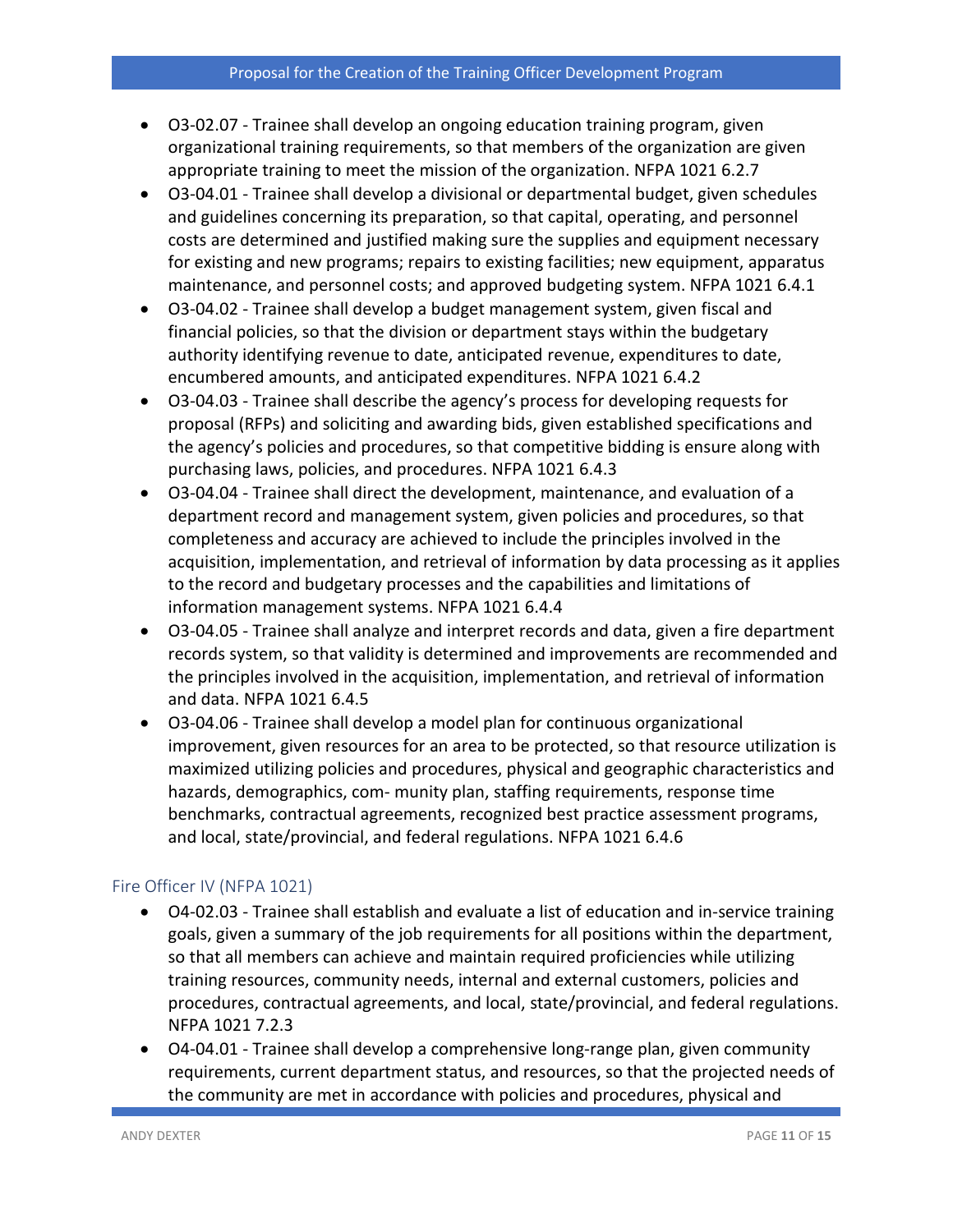geographic characteristics, demographics, community plan, staffing requirements, response time benchmarks, contractual agreements, and local, state/provincial, and federal regulations. NFPA 1021 7.4.1

• O4 04.02 - Trainee shall evaluate and project training requirements, facilities, and buildings needs, given data that reflect community needs and resources, so that departmental training goals are met in accordance with policies and procedures, physical and geographic characteristics, building and fire codes, departmental plan, staffing requirements, training standards, needs assessment, contractual agreements, and local, state/ provincial, and federal regulations. NFPA 1021 7.4.2

#### Fire Instructor I (NFPA 1041)

- FSI-01.02 Trainee shall prepare requests for resources, given training goals and current resources, so that the resources required to meet training goals are identified and documented. **NFPA 1041 4.2.3** (FD can document with Fire Instructor Skill Sheet 1‐2 found in appendix and retain on file)
- FSI-01.04 Trainee shall complete training records and report forms, given policies and procedures and forms, so that required reports are accurate and submitted in accordance with the procedures. **NFPA 1041 4.2.5** (FD can document with Fire Instructor Skill Sheet 1‐4 found in appendix and retain on file)
- FSI‐01.05 Trainee shall review instructional materials, given the materials for a specific topic, target audience, and learning environment, so that elements of the lesson plan, learning environment, and resources that need adaptation are identified. **NFPA 1041 4.3.2** (FD can document with Fire Instructor Skill Sheet 1‐5 found in appendix and retain on file)

#### Fire Instructor II (NFPA 1041)

- FSI‐02.02 Trainee shall formulate budget needs, given training goals, agency budget policy, and current resources, so that the resources required to meet training goals are identified and documented. **NFPA 1041 5.2.3** (FD can document with Fire Instructor Skill Sheet 2‐2 found in appendix and retain on file)
- FSI-02.03 Trainee shall acquire training resources, given an identified need, so that the resources are obtained within established timelines, budget constraints, and according to agency policy. **NFPA 1041 5.2.4** (FD can document with Fire Instructor Skill Sheet 2‐2 found in appendix and retain on file)
- FSI‐02.04 Trainee shall coordinate training record‐keeping, given training forms, department policy, and training activity, so that all agency and legal requirements are met. **NFPA 1041 5.2.5** (FD can document with Fire Instructor Skill Sheet 2‐3 found in appendix and retain on file)
- FSI‐02.05 Trainee shall evaluate instructors, given an evaluation form, department policy, and JPRs, so that the evaluation identifies areas of strengths and weaknesses, recommends changes in instructional style and communication methods, and provides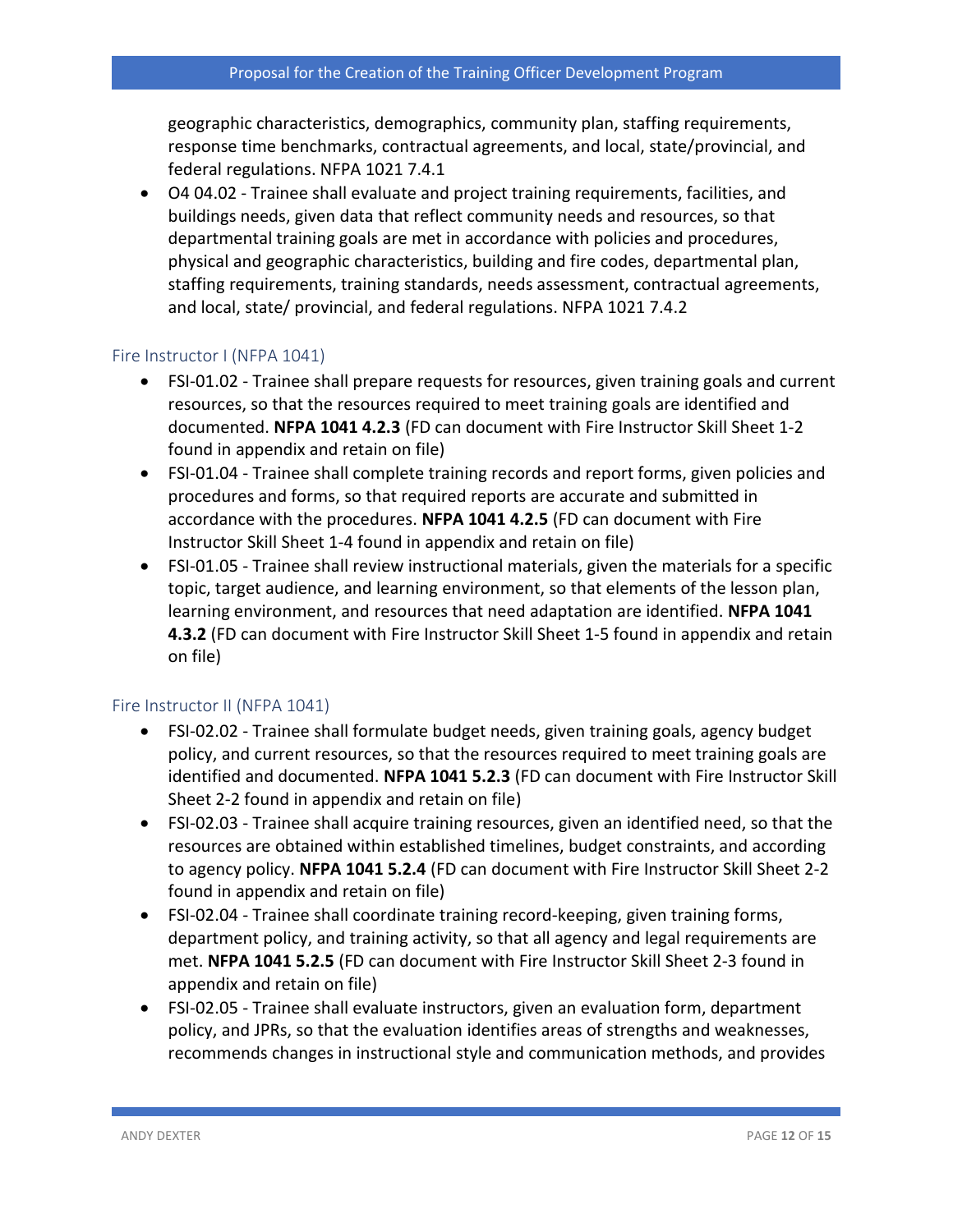opportunity for instructor feedback to the evaluator. **NFPA 1041 5.2.6** (FD can document with Fire Instructor Skill Sheet 2‐4 found in appendix and retain on file)

- FSI‐02.06 Trainee shall create a lesson plan, given a topic, audience characteristics, and a standard lesson plan format, so that the JPRs or learning objectives for the topic are addressed, and the plan includes learning objectives, a lesson outline, course materials, instructional aids, and an evaluation plan. **NFPA 1041 5.3.2** (FD can document with Fire Instructor Skill Sheet 2‐5 found in appendix and retain on file)
- FSI-02.07 Trainee shall modify an existing lesson plan, given a topic, audience characteristics, and a lesson plan, so that the JPRs or learning objectives for the topic are addressed and the plan includes learning objectives, a lesson outline, course materials, instructional aids, and an evaluation plan. **NFPA 1041 5.3.3** (FD can document with Fire Instructor Skill Sheet 2-6 found in appendix and retain on file)
- FSI-02.09 Trainee shall supervise other instructors and students during training, given a training scenario with increased hazard exposure, so that applicable safety standards and practices are followed, and instructional goals are met. **NFPA 1041 5.4.3** (FD can document with Fire Instructor Skill Sheet 2‐8 found in appendix and retain on file)

#### Fire Instructor III (NFPA 1041)

- FSI-03.01 Trainee shall administer a training record system, given agency policy and type of training activity to be documented, so that the information captured is concise, meets all agency and legal requirements, and can be readily accessed. **NFPA 1041 6.2.2** (FD can document with Fire Instructor Skill Sheet 3‐1 found in appendix and retain on file)
- FSI‐03.02 Trainee shall develop recommendations for policies to support the training program, given agency policies and procedures and the training program goals, so that the training and agency goals are achieved. **NFPA 1041 6.2.3** (FD can document with Fire Instructor Skill Sheet 3‐2 found in appendix and retain on file)
- FSI-03.05 Trainee shall write equipment purchasing specifications, given curriculum information, training goals, and agency guidelines, so that the equipment is appropriate and supports the curriculum. **NFPA 1041 6.2.6** (FD can document with Fire Instructor Skill Sheet 3‐5 found in appendix and retain on file)
- FSI‐03.06 Trainee shall present evaluation findings, conclusions, and recommendations to agency administrator, given data summaries and target audience, so that recommendations are unbiased, supported, and reflect agency goals, policies, and procedures. **NFPA 1041 6.2.7** (FD can document with Fire Instructor Skill Sheet 3‐6 found in appendix and retain on file)
- FSI-03.07 Trainee shall conduct an agency needs analysis, given agency goals, so that instructional needs are identified and solutions are recommended. **NFPA 1041 6.3.2** (FD can document with Fire Instructor Skill Sheet 3‐7 found in appendix and retain on file)
- FSI‐03.14 Trainee shall develop course evaluation plan, given course objectives and agency policies, so that objectives are measured and agency policies are followed. **NFPA 1041 6.5.3** (FD can document with Fire Instructor Skill Sheet 3‐13 found in appendix and retain on file)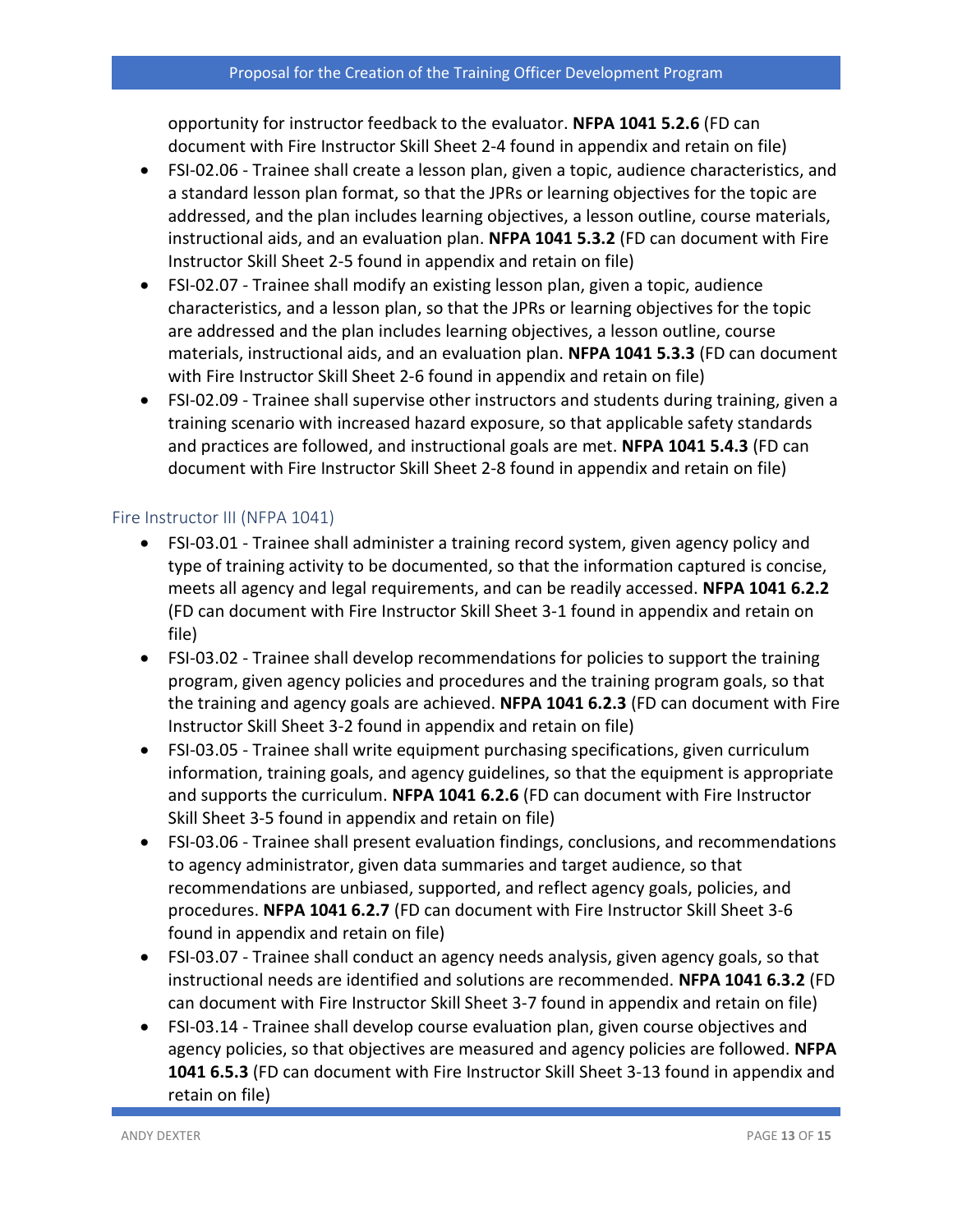• FSI‐03.15 - Trainee shall create a program evaluation plan, given agency policies and procedures, so that instructors, course components, and facilities are evaluated and student input is obtained for course improvement. **NFPA 1041 6.5.4** (FD can document with Fire Instructor Skill Sheet 3‐14 found in appendix and retain on file)

## Alternate Delivery Methods

In order to provide further access to this program, the following are alternate delivery methods for this program:

#### SFFMA Annual Training Conference

One concept is to deliver the Training Officer Development Program curriculum over three (3) consecutive Conferences. An entrant will need to attend all three sessions (3 separate Conferences) in order to obtain the course completion. The Training Officer Development Program will need to be divided into three distinctive courses which build on one another and will be required to be delivered at each of the future SFFMA Training Conferences as a standing program based on the level of interest and attendance.

#### Hosted Programs by a Department

An individual department could also request to host the Training Officer Development Program in their jurisdiction. The caveat for this delivery options is:

- Instructor Availability
- Facilities to accommodate the course and student requirement
- At least 15 students per class
- The host department must open the course to neighboring jurisdictions

## Recommendations for Credit

As this program will be a SFFMA course, I recommend that the course entirety be accepted as training hours collected towards the existing SFFMA Master Firefighter Certification Program. As a rule, a maximum of 40 hours from one single course can be counted on the application for Master Firefighter. The Training Officer Development Program is currently broken into three (3) separate weekends of instruction, with each receiving a certificate of completion. It is my recommendation to the SFFMA Certification Board at all three certificates be counted or the course completion be honored in its entirety.

Finally, the SFFMA Certification Board possesses the authority of creating a new category of certifications for SFFMA specific program instruction. This category will not follow the NFPA compliancy requirement enacted by the Executive Board; however, it will validate the programs being offered by SFFMA.

## Conclusion

This is a proposal for the creation of the SFFMA Training Officer Development Program based on the request of our membership. The program has been designed to encompass current industry topics and requirements, while providing a foundation for the development of department personnel for the